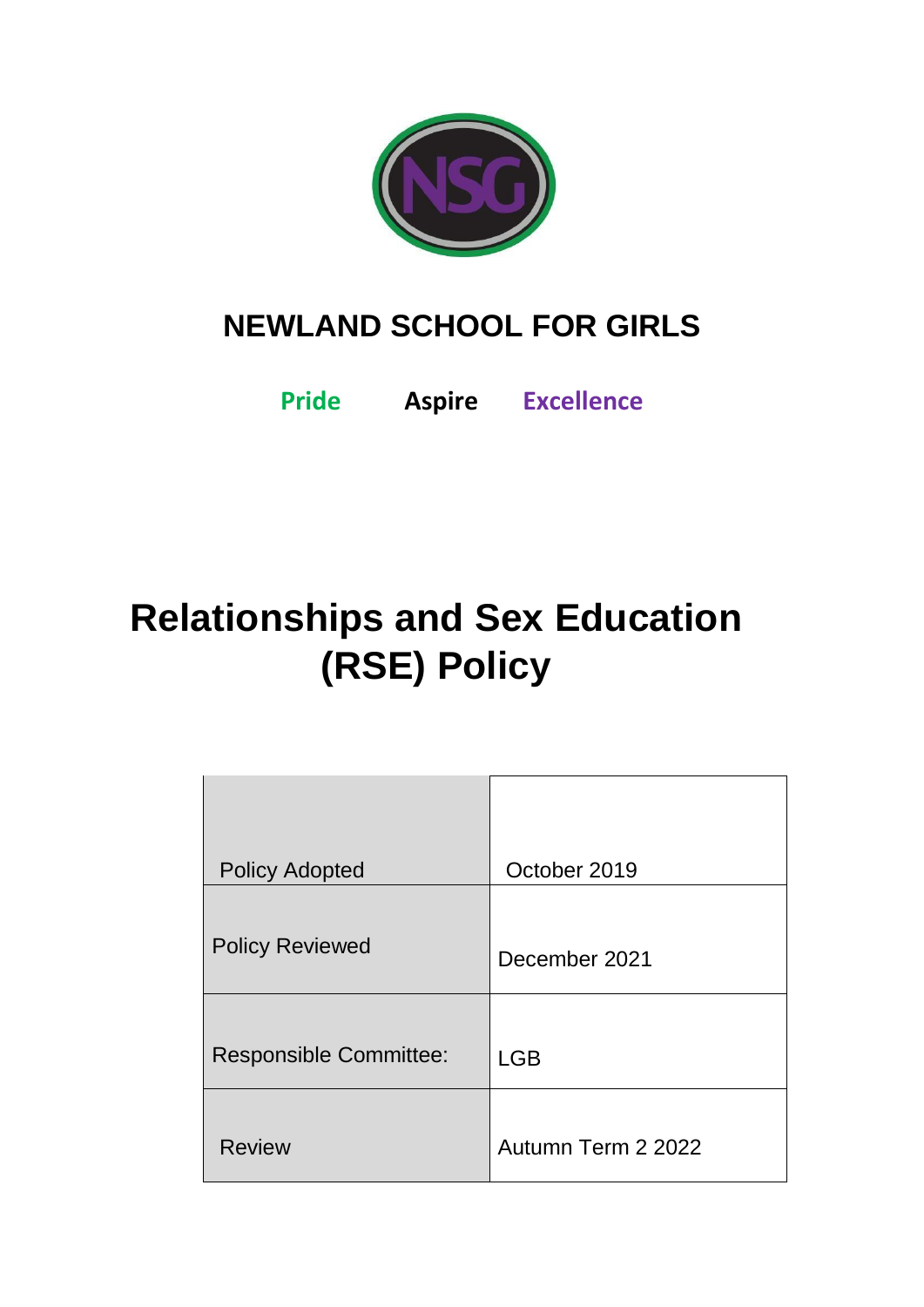# **1. Aims**

The aims of relationships and sex education (RSE) at our school are to ensure students learn about:

- different types of relationships, including friendships, family relationships, intimate relationships, dealing with strangers
- how to recognise, understand and build healthy relationships, including self-respect and respect for others, commitment, tolerance, boundaries and consent, and how to manage conflict, and also how
- to recognise unhealthy relationships;
- how relationships may affect health and wellbeing, including mental health;
- healthy relationships and safety online; and
- factual knowledge around sex, sexual health and sexuality, set firmly within the context of relationships.

The aims above are in line with the core expectations that we promote to all students: maintain a positive attitude, show respect for all and display high levels of commitment to being the best you can be.

# **2. Statutory requirements**

Under 'Policy statement: relationships education, relationships and sex education, and personal, social, health and economic education', RSE will become statutory in all schools from September 2019.

All schools must provide a Personal Development curriculum that is broadly based, balanced and meets the needs of all pupils. Under section 78 of the Education Act 2002 and the Academies Act 2010, a Personal Development curriculum:

- Promotes the spiritual, moral, cultural, mental and physical development of pupils at the school and of society, and
- Prepares pupils at the school for the opportunities, responsibilities and experiences of later life.

The Relationships Education, Relationships and Sex Education and Health Education (England) Regulations 2019, made under sections 34 and 35 of the Children and Social Work Act 2017, make Relationships and Sex Education (RSE) compulsory for all pupils receiving secondary education.

At Newland School for Girls we have chosen to implement the teaching of RSE as set out in this policy from 2019. We are confident that the Personal Development curriculums covers all aspects of Relationships and Sex Education and Health Education in an age-appropriate way.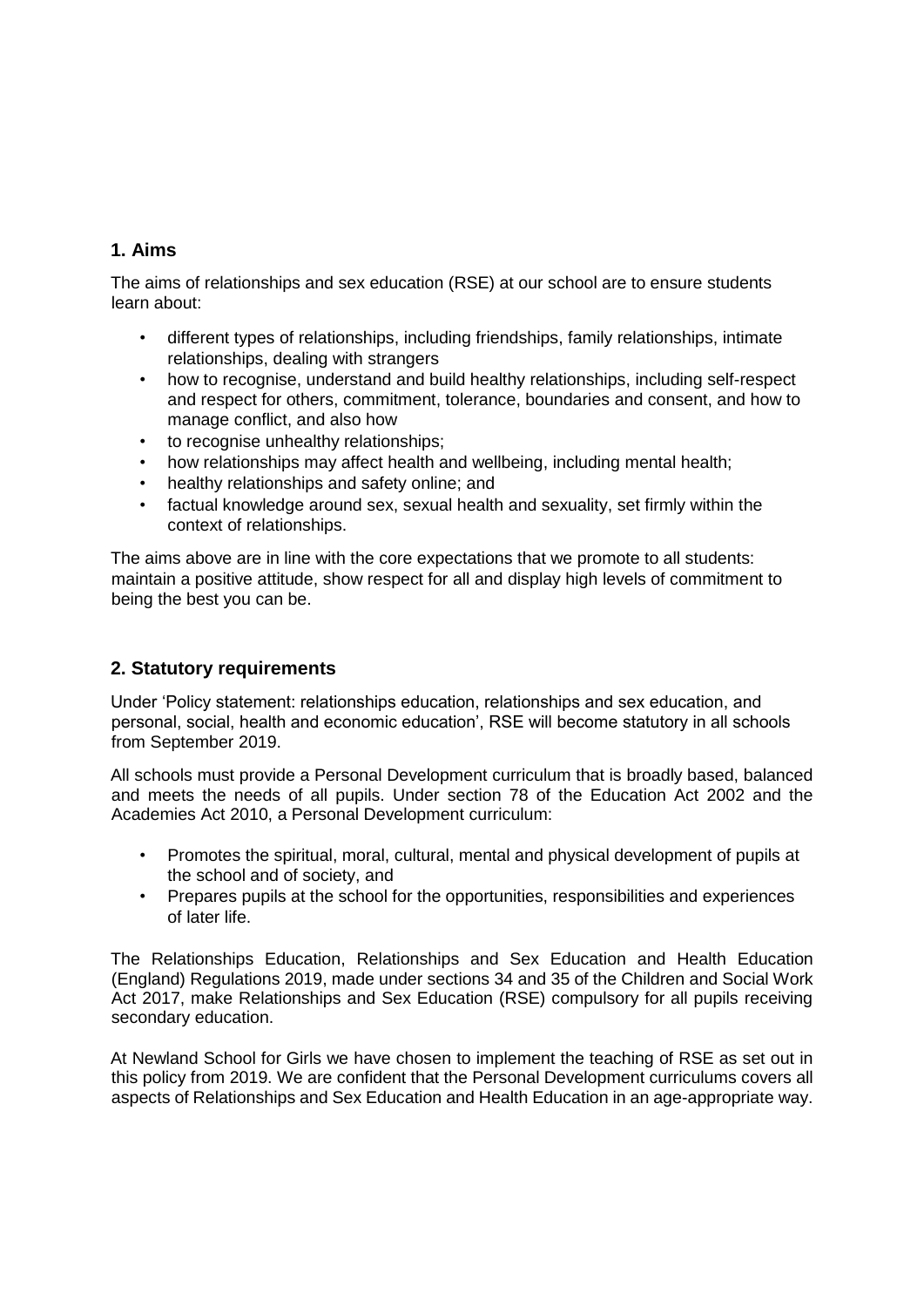# **3. Definition**

RSE is about the emotional, social and cultural development of pupils, and involves learning about relationships, sexual health, sexuality, healthy lifestyles, diversity and personal identity.

RSE involves a combination of sharing information, and exploring issues and values.

RSE is **not** about the promotion of sexual activity.

# **4. Delivery of RSE**

Through the personal development programme students are able to identify what a healthy relationships looks like, they can make informed choices in regards to safer sex and sexual health in later years. They have awareness regarding the risks that young people can be exposed to and understanding of how to effectively manage these situations. They can make well informed choices when it comes to their mental and physical well-being.

Personal development programme fully informs of dangers and risks to their safety and security and ensures they have a range of strategies to deal effectively with issues when they arise.

**Secondary Relationships and Sex Education** – statutory, with a parental right of withdrawal up to the age of 15,the child has the right to choose come the third term before the child turns 16.

The areas of knowledge to be covered by the end of secondary are:

- **Families**
- Respectful relationships, including friendships
- · Online and media
- Being safe
- Intimate and sexual relationships, including sexual health

The guidance is clear about the knowledge needed to support good sexual health: the full range of contraception; facts and choices around pregnancy; STI information; and how to get help from sexual health services. There is also a focus on consent: both actively communicating consent and recognising consent from others.

# **Physical Health and Wellbeing Education** – statutory, with no parental right of withdrawal

The areas of knowledge to be covered in secondary are:

- Mental wellbeing
- Internet safety and harms
- Physical health and fitness
- Healthy eating
- · Drugs, alcohol and tobacco
- **Health and prevention**
- Basic first aid
- Changing adolescent body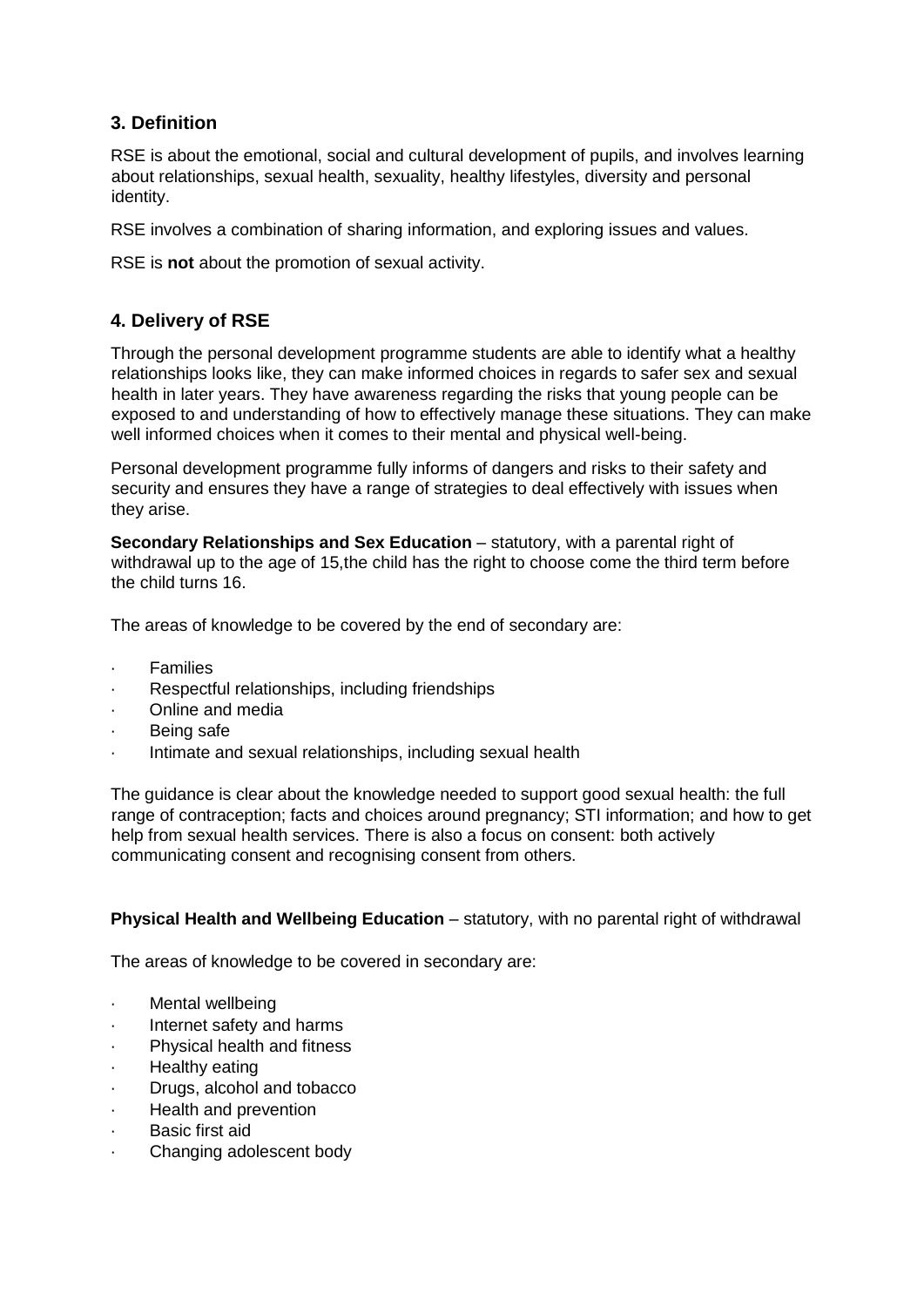The guidance places equal importance on mental wellbeing and physical health.

### **Cross curriculum teaching**

- Many of these Physical Health and Wellbeing topics are already covered in the PE, Food and computing curriculums and have been altered accordingly.
- Biological aspects of RSE are taught within the science curriculum.
- Some of the Mental Health aspects are taught through English lessons
- Relationships is also covered in RE lessons

The majority of the RSE curriculum is delivered during P4 Personal Development lessons. These lesson are taught by the students P4 teacher over three 25 minute lessons each week. The HOH are responsible for the monitoring and quality assurance of the curriculum, and are line managed by a member of the Senior Leadership team.

Pupils will be supported with developing the following skills:

- Communication, including how to manage changing relationships and emotions
- Recognising and assessing potential risks
- **Assertiveness**
- Seeking help and support when required
- Informed decision-making
- Self-respect and empathy for others
- Recognising and maximising a healthy lifestyle
- Managing conflict
- Discussion and group work

#### **Inclusive Curriculum**

The personal development programme is fully inclusive and all areas of the curriculum can be accessed by all students irrelevant of ability. Teachers will need, as always, to tailor each lesson to meet the needs of the students in their classes. To support this differentiation, many pre-planned lessons suggest creative learning activities that allow students to choose the media with which they work and give them scope to work to their full potential. Inclusivity and respect for self and others is integral to our curriculum.

Staff are aware that some pupils are more vulnerable to exploitation, bullying and other issues due to the nature of their SEND. Relationships Education and RSE can also be particularly important subjects for some pupils; for example, those with Social, Emotional and Mental Health needs or learning disabilities. Such factors will be taken into consideration in designing and teaching these subjects. As with all teaching for these subjects, schools should ensure that their teaching is sensitive, age-appropriate, and developmentally appropriate and delivered with reference to the law.

# **5. Roles and responsibilities**

# **5.1 The governing board**

The governing board will approve the RSE policy, and hold the headteacher to account for its implementation. Named link Governor is Gill Beckett.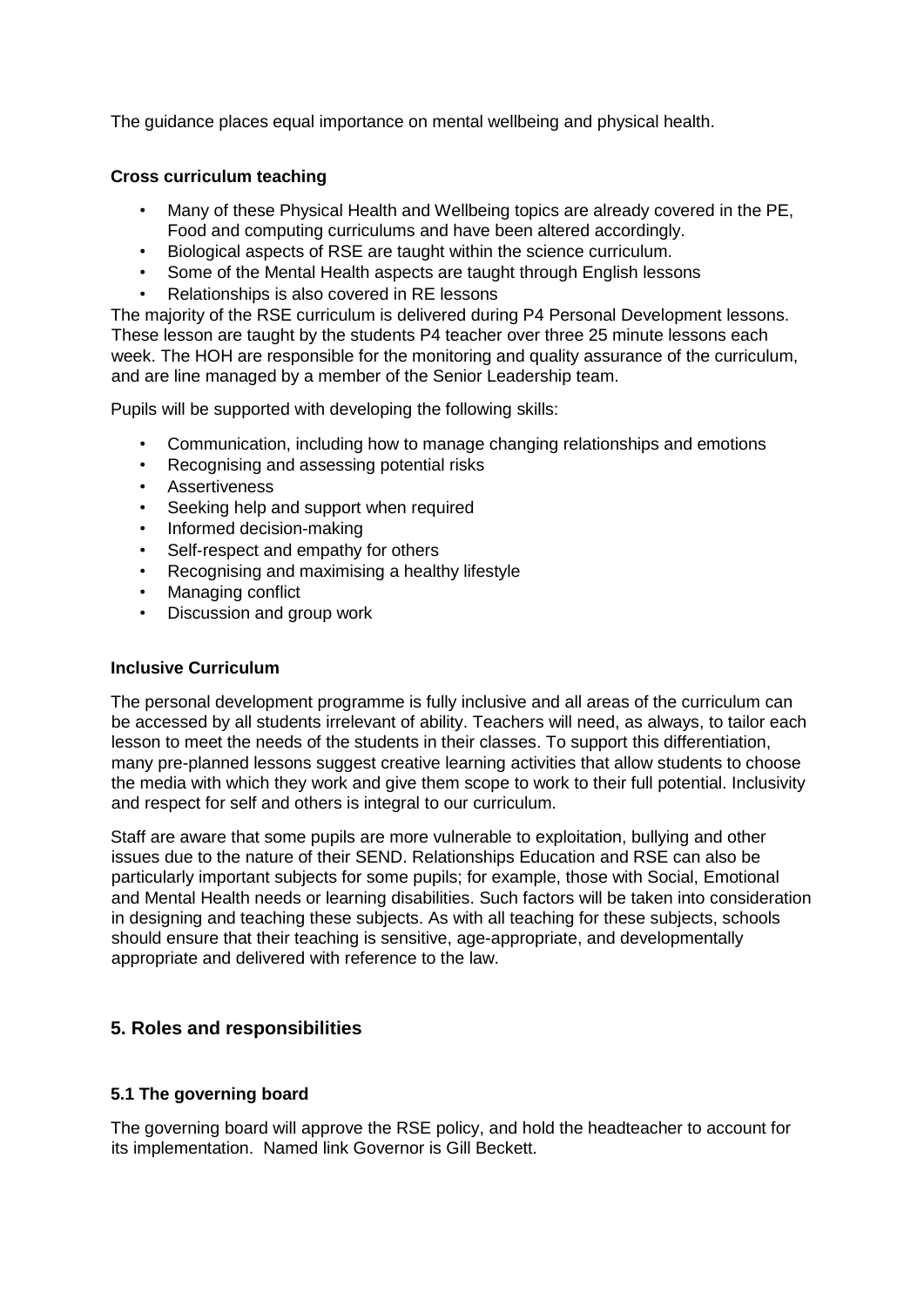### **5.2 The headteacher**

The headteacher is responsible for ensuring that RSE is taught consistently across the school, and for managing requests to withdraw pupils from non-statutory components of RSE (see section 6).

It is the responsibility of the headteacher to ensure that staff and parents are informed about the RSE policy, and that the policy is implemented effectively. It is also the headteacher's responsibility to ensure that members of staff are given sufficient training, so that they can teach effectively and handle any difficult issues with sensitivity.

The headteacher liaises with external agencies regarding the school RSE programme and ensures that all adults who work with children on these issues are aware of the school policy, and that they work within this framework. The headteacher monitors this policy on a regular basis and reports to governors, when requested, on the effectiveness of the policy.

# **5.3 Staff**

Staff are responsible for:

- Delivering RSE in a sensitive way
- Modelling positive attitudes to RSE
- Monitoring progress
- Responding to the needs of individual pupils
- Responding appropriately to pupils whose parents wish them to be withdrawn from the non-statutory components of RSE

Staff do not have the right to opt out of teaching RSE. Staff who have concerns about teaching RSE are encouraged to discuss this with the headteacher.

#### **5.4 Pupil**

Pupils are expected to engage fully in RSE and, when discussing issues related to RSE, treat others with respect and sensitivity. This response is in line with our core values of maintaining a positive attitude, respect for others at all times and displaying high levels of commitment.

#### **6. Parents' right to withdraw**

Parents' have the right to withdraw their children from the non-statutory components of RSE.

Parents can identify when RSE is being covered by referring to the PHSE 5 year overview document on the school website.

Requests for withdrawal should be put in writing and addressed to the headteacher. A copy of withdrawal requests will be placed in the pupil's educational record. The headteacher will discuss the request with parents and take appropriate action.

Appropriate alternative work will be given to pupils who are withdrawn from RSE.